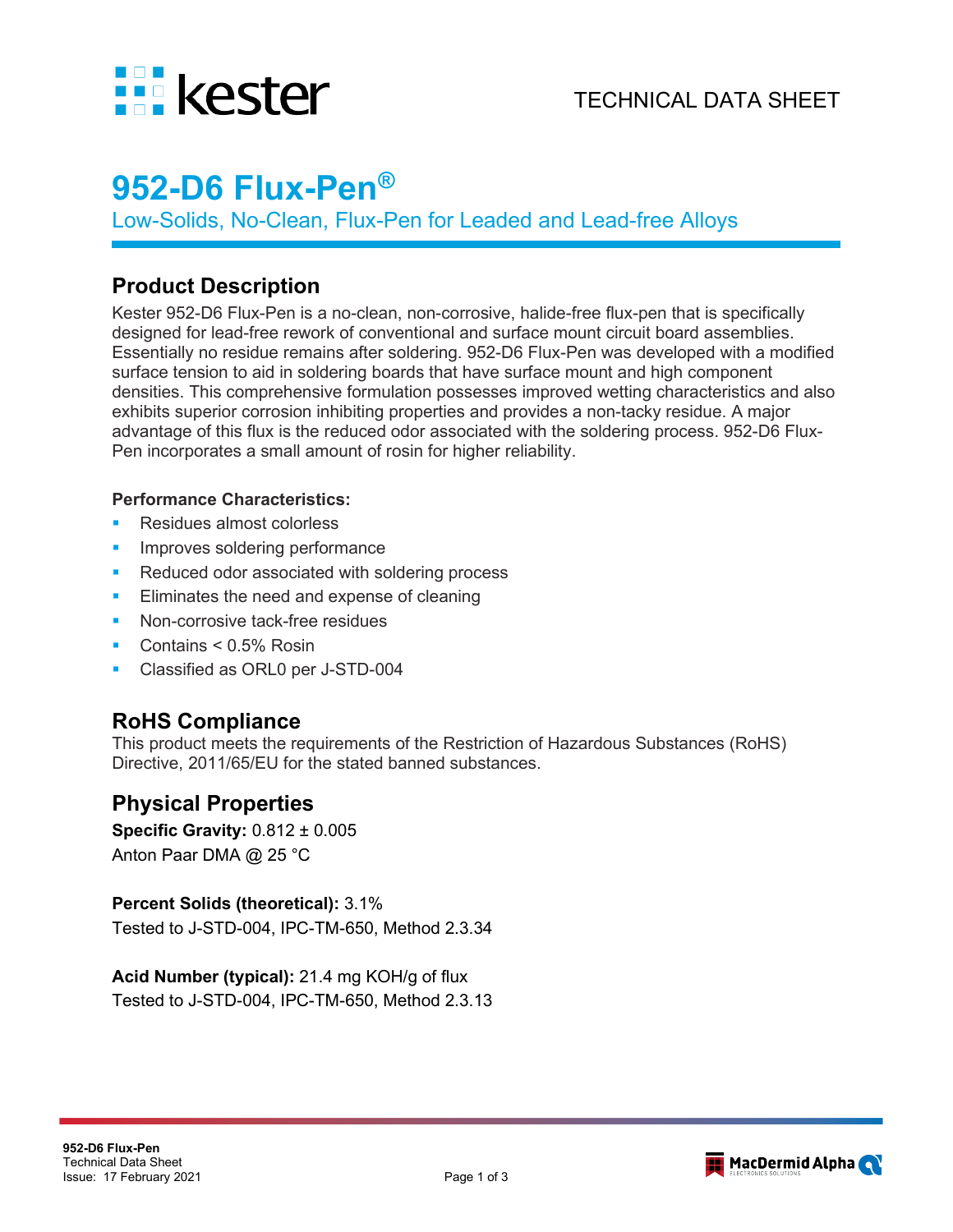

# TECHNICAL DATA SHEET

### **Reliability Properties**

**Copper Mirror Corrosion:** Low Tested to J-STD-004, IPC-TM-650, Method 2.3.32

**Corrosion Test:** Low

Tested to J-STD-004, IPC-TM-650, Method 2.6.15

#### **Silver Chromate:** Pass

Tested to J-STD-004, IPC-TM-650, Method 2.3.33

**Chloride and Bromides:** None Detected Tested to J-STD-004, IPC-TM-650, Method 2.3.35

#### **Fluorides by Spot Test:** Pass

Tested to J-STD-004, IPC-TM-650, Method 2.3.35.1

#### **Surface Insulation Resistivity (SIR) IPC (typical):** Pass

Tested to J-STD-004, IPC-TM-650, Method 2.6.3.3

|       | <b>Blank</b>                  | $952-DB$                      |
|-------|-------------------------------|-------------------------------|
| Day 1 | $2.7*10^{10} \Omega$          | 9.4*10 <sup>10</sup> $\Omega$ |
| Day 4 | $1.3*10^{10}$ Ω               | $7.8*10^{10} \Omega$          |
| Day 7 | 9.8*10 <sup>10</sup> $\Omega$ | 6.3*10 <sup>10</sup> $\Omega$ |

### **Flux Application**

952-D6 Flux-Pen is applied to circuit boards via Flux-Pen for rework of printed wire assemblies.

### **Process Considerations**

952-D6 Flux-Pen should only be applied to areas that will be fully heated by the soldering iron or other reflow tool. Care should be taken to avoid flooding the assembly. The surface tension has been adjusted to help the flux form a thin film on the board surface allowing rapid solvent evaporation.

# **Cleaning**

952-D6 Flux-Pen flux residues are non-conductive, non-corrosive and do not require removal in most applications.